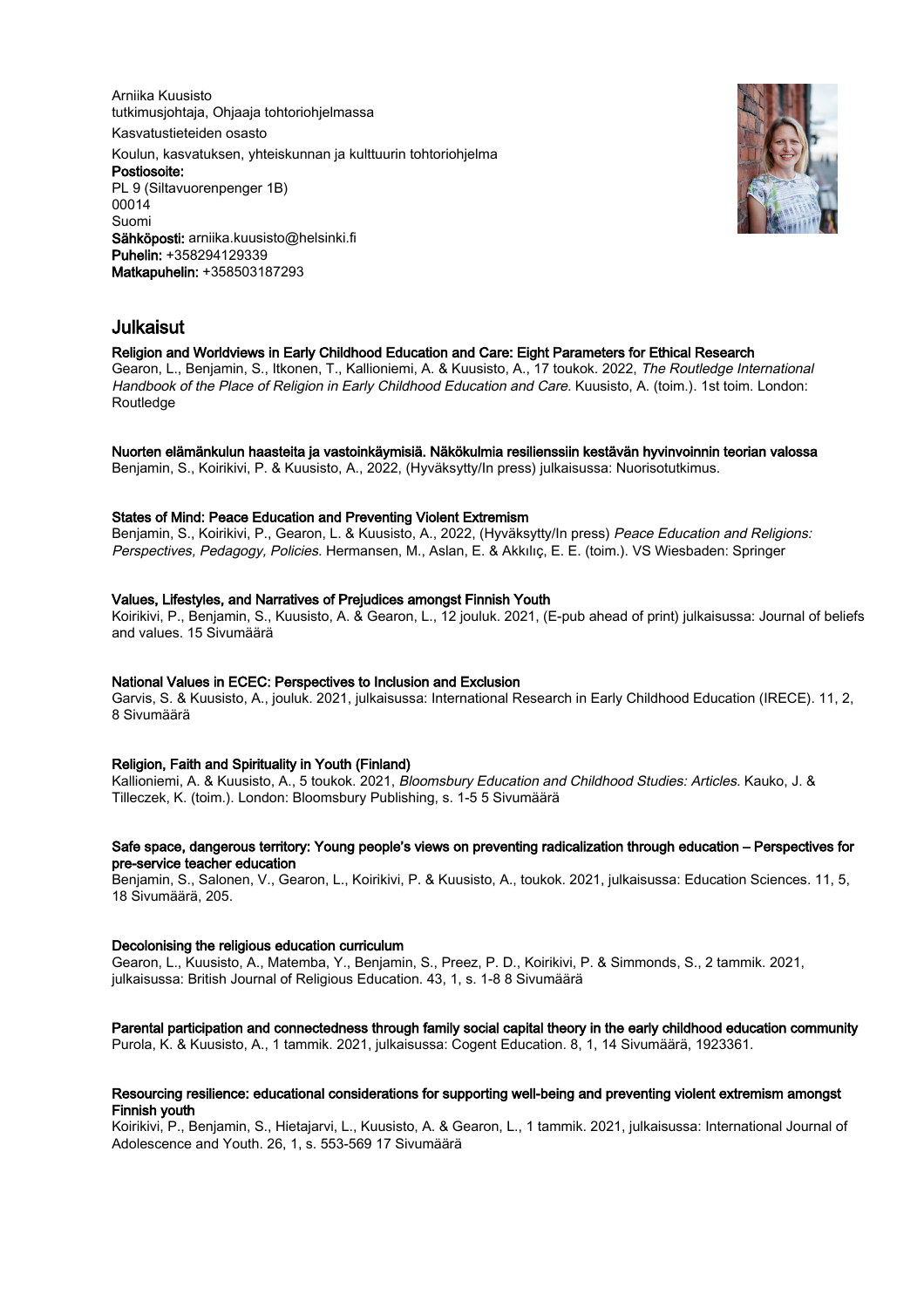## British Journal of Religious Education, Volume 43, Issue 1 (2021): Special Issue: Decolonising the Religious Education Curriculum: International Perspectives in Theory, Research, and Practice

Gearon, L. (toim.), Kuusisto, A. (toim.), Matemba, Y. (toim.), Benjamin, S. (toim.), Du Preez, P. (toim.), Koirikivi, P. (toim.) & Simmonds, S. (toim.), tammik. 2021, Abingdon, UK: Routledge, Taylor & Francis. 135 Sivumäärä (British Journal of Religious Education; painos 43, nro 1)

## Children's and Youths' Perspectives on Value Diversity in Education: Implications for Teacher Education and Educator Professionalism

Kuusisto, A. & Kallioniemi, A., 2021, Good Teachers for Tomorrow's Schools: Purpose, Values, and Talents in Education. Kuusisto, E., Ubani, M., Nokelainen, P. & Toom, A. (toim.). Leiden: Brill, s. 129-147 19 Sivumäärä (Moral Development and Citizenship Education; painos 16).

# Lapsen katsomuksellisen ajattelun rakentuminen moniuskontoisessa, sekulaarissa kasvuympäristössä: [Development of child's worldview related thinking in multireligious, secular growing up context]

Kuusisto, A., 2021, Lapsenkokoinen katsomuskasvatus: [Child-sized worldview education]. Poulter, S., Ubani, M., Laine, M. & Kallioniemi, A. (toim.). Helsinki: Lasten Keskus, s. 35-54 20 Sivumäärä

## Mångreligiositet och sekularitet i svenskt polisväsende, vård, skola och offentlig förvaltning: En forskningsöversikt

Sorgenfrei, S., Thurfjell, D., Bergdahl, L., Bergkvist, M., Berglund, J., Borevi, K., Ekdahl, Y., Gunnarsson, D., Hagevi, M., Kuusisto, A., Larsson, G., Middlemiss Lé Mon, M., Mondaca, M., Nilsson, S., Nordin, M., Rasoal, C., Rostami, A., Sarwar, F., Ståhle, G., Talén, P. & 7 muuta, Vikdahl, L., Weinryb, N., Wieslander, M., Yourstone, J., Zackariasson, M., Zillen, K. & Åström, K., 2021, IMS – institutet för forskning om mångreligiositet och sekularitet. (IMS rapportserie (Institutet för forskning om mångreligiositet och sekularitet); painos 1)

## Parenting through the Pandemic: Educational Ecosystem Variants of Values Transmission in a Time of Virus

Kuusisto, A. & Gearon, L., 2021, AİLE OLMAK: PANDEMİ SÜRECİNDE. Bayyiğit, M., Özkan, M., Ali Çanakcı, A. & Abdelghany, A. H. A. (toim.). Konya, Turkey, Vuosikerta 2. s. 91-104

## Re-conceptualising radicalization: The Educational Research Context of Counter-Extremism through the Prism of Worldviews and Value Learning

Kuusisto, A., Gearon, L., Benjamin, S. & Koirikivi, P., 2021, Religious Diversity at School: Educating for New Pluralistic Contexts. Aslan, E. & Hermansen, M. (toim.). Wiesbaden: Springer Fachmedien Wiesbaden, s. 123–137 15 Sivumäärä (Wiener Beiträge zur Islamforschung).

#### Special Issue "National Values in ECEC: Perspectives to Inclusion and Exclusion"

Garvis, S. (toim.) & Kuusisto, A. (toim.), 2021, Monash University Publishing. (Journal of International Research in Early Childhood Education; painos 11, nro 2)

## The fluidity of Finnish youths' personal worldviews

Lipiäinen, T., Kallioniemi, A. & Kuusisto, A., 2021.

# Threshold of Adversity: Resilience and the Prevention of Extremism Through Education

Benjamin, S., Gearon, L., Kuusisto, A. & Koirikivi, P., 2021, julkaisussa: Nordic Studies in Education. 41, 3, s. 201–218 18 Sivumäärä

#### Worldviews and National Values in Swedish, Norwegian and Finnish Early Childhood Education and Care Curricula

Kuusisto, A., Poulter, S. & Harju-Luukkainen, H., 2021, julkaisussa: International Research in Early Childhood Education (IRECE). 11, 2, s. 41-62 22 Sivumäärä

# Contemporary Issues in Early Childhood , Volume 21 Issue 4, December 2020: Special issue: Superdiversity and the Nordic Model in ECEC

Kuusisto, A. (toim.) & Garvis, S. (toim.), jouluk. 2020, London: Sage Publications. 85 Sivumäärä (Contemporary Issues in Early Childhood; painos 21, nro 4)

## Editorial: Superdiversity and the Nordic Model in ECEC

Kuusisto, A. & Garvis, S., jouluk. 2020, julkaisussa: Contemporary Issues in Early Childhood. 21, 4, s. 279-283 5 Sivumäärä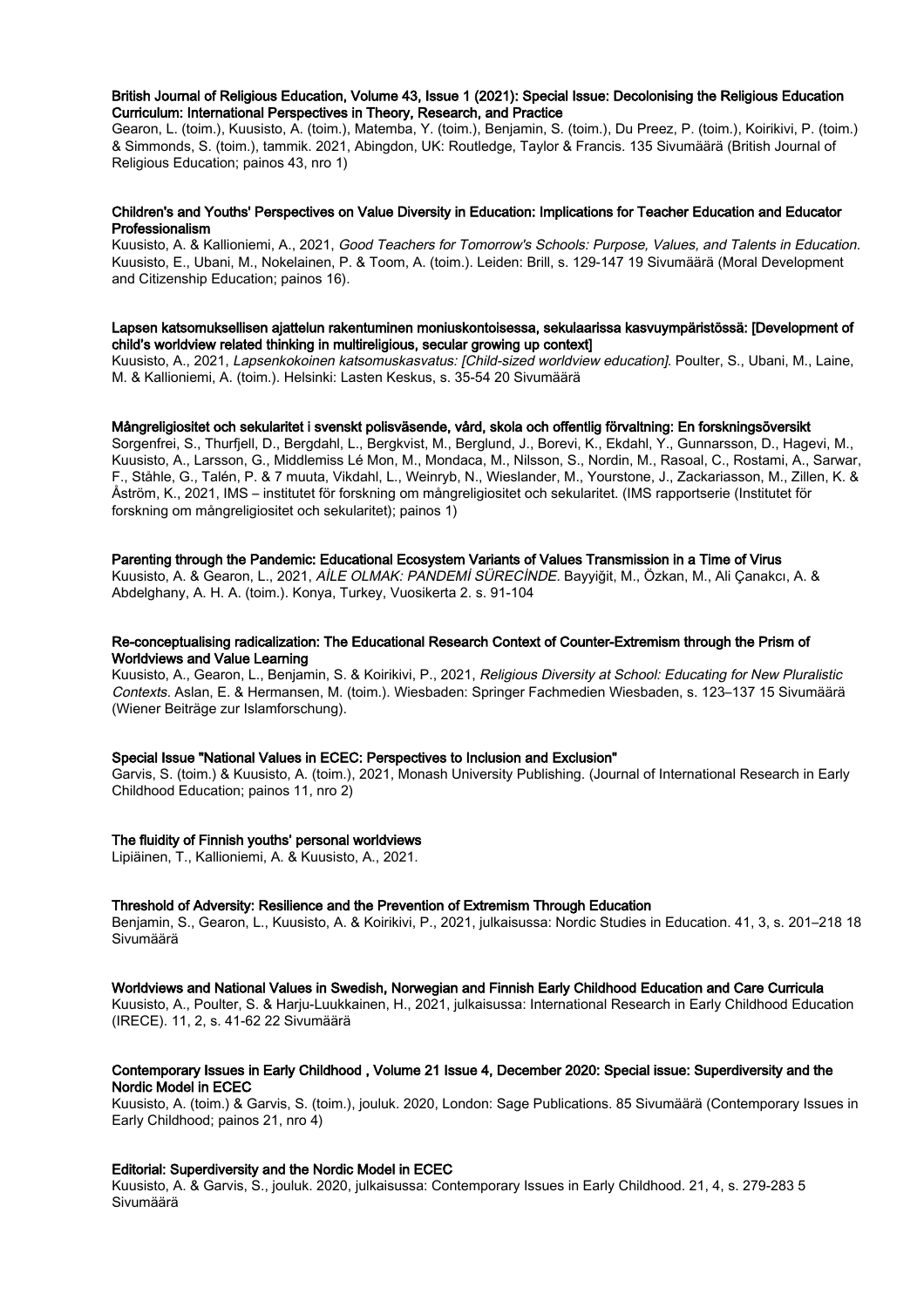## The learning trajectory of emerging professionalism: A Finnish student teacher negotiating world-view education and early childhood education and care superdiversity

Lamminmäki-Vartia, S., Poulter, S. & Kuusisto, A., jouluk. 2020, julkaisussa: Contemporary Issues in Early Childhood. 21, 4, s. 297-311 15 Sivumäärä

# Tolv forskare: SVT:s psykologer duckar för kritiken mot "Våra barns hemliga liv"

Janson, M., Frankenberg, S., Aronsson, L., Aspán, M., Bergström, H., Bodén, L., Kuusisto, A., Lenz Taguchi, H., Lindgren, A-L., Lorentzon, Y., Palmer, A. & Westberg Broström, A., 17 marrask. 2020, julkaisussa: Dagens nyheter..

## "Barns känslor blir oetisk underhållning i SVT-serie"

Janson, M., Aronsson, L., Aspán, M., Bergström, H., Bodén, L., Frankenberg, S., Kuusisto, A., Lenz Taguchi, H., Lindgren, A-L., Lorentzon, Y., Palmer, A. & Westberg Broström, A., 3 marrask. 2020, julkaisussa: Dagens nyheter.. 2020, 3.11.2020

# Outlining Play and Playful Learning in Finland and Brazil: A Content Analysis of Early Childhood Education Policy **Documents**

Kangas, J., Harju-Luukkainen, H., Brotherus, A., Gearon, L. & Kuusisto, A., 19 lokak. 2020, julkaisussa: Contemporary Issues in Early Childhood. 13 Sivumäärä, 1463949120966104.

# Developing interreligious competence in teacher education

Rissanen, I., Kuusisto, A. & Kuusisto, E., 2020, Subject teacher education in transition: Educating teachers for the future. Ropo, E. & Jaatinen, R. (toim.). Tampere: Tampere University Press, s. 231-258 28 Sivumäärä

## Finnish Early Childhood Education and Care: Why Worldview Sensitivity Matters

Gearon, L. & Kuusisto, A., 2020, Migration, Religion and Early Childhood Education. Aslan, E. (toim.). Wiesbaden: Springer Fachmedien Wiesbaden, s. 115-135 21 Sivumäärä (Wiener Beiträge zur Islamforschung).

# Growing up Thinking: The Place of Children's Worldviews in Societal Early Childhood Education

Kuusisto, A., 2020, Erken Çocukluk Dönemi Din: Ahlak - Değerler Eğitimi Ve Sorunlari. Bayyiğit, M., Özkan, M., Çanakci, A. A. & Abdelghany, A. H. A. (toim.). Konya, Turkey: Yayınları Aralık, Vuosikerta 1. s. 7-10 4 Sivumäärä

## Lukiolaisnuorten käsityksiä oppilaitosten roolista väkivaltaisen radikalisoitumisen ennaltaehkäisyssä

Benjamin, S., Koirikivi, P. & Kuusisto, A., 2020, julkaisussa: Kasvatus. 51, 4, s. 467-480 14 Sivumäärä

## Monikulttuurinen luokkahuone kolmantena tilana?

Kuusisto, A., 2020, julkaisussa: Kasvatus. 51, 2, s. 204-214 11 Sivumäärä

#### Origini e Fini dell'Educazione ai Diritti Umani: Problematiche Permanenti

Gearon, L., Kuusisto, A. & Musaio, M., 2020, Metafisica dei diritti umani: 1948-2018 Per il 70° anniversario della Dichiarazione Universale dei Diritti Umani. Di Donato, L. & Grimi, E. (toim.). Roma: Stamen, s. 347-378 22 Sivumäärä

#### Religion and children's perceptions of bullying in multicultural schools in Estonia, Finland and Sweden

Schihalejev, O., Kuusisto, A., Vikdahl, L. & Kallioniemi, A., 2020, julkaisussa: Journal of beliefs and values. 41, 3, s. 371- 384 14 Sivumäärä

# Teacher Directives in Children's Musical Instrument Instruction: Activity Context, Student Cooperation, and Institutional **Priority**

Stevanovic, M. & Kuusisto, A., 10 marrask. 2019, julkaisussa: Scandinavian Journal of Educational Research. 63, 7, s. 1022-1040 19 Sivumäärä

## Four Religious Education Teachers: Four Retrospective Career Trajectories

Luodeslampi, J., Kuusisto, A. & Kallioniemi, A., 13 elok. 2019, julkaisussa: Religions. 10, 8, 19 Sivumäärä, 474.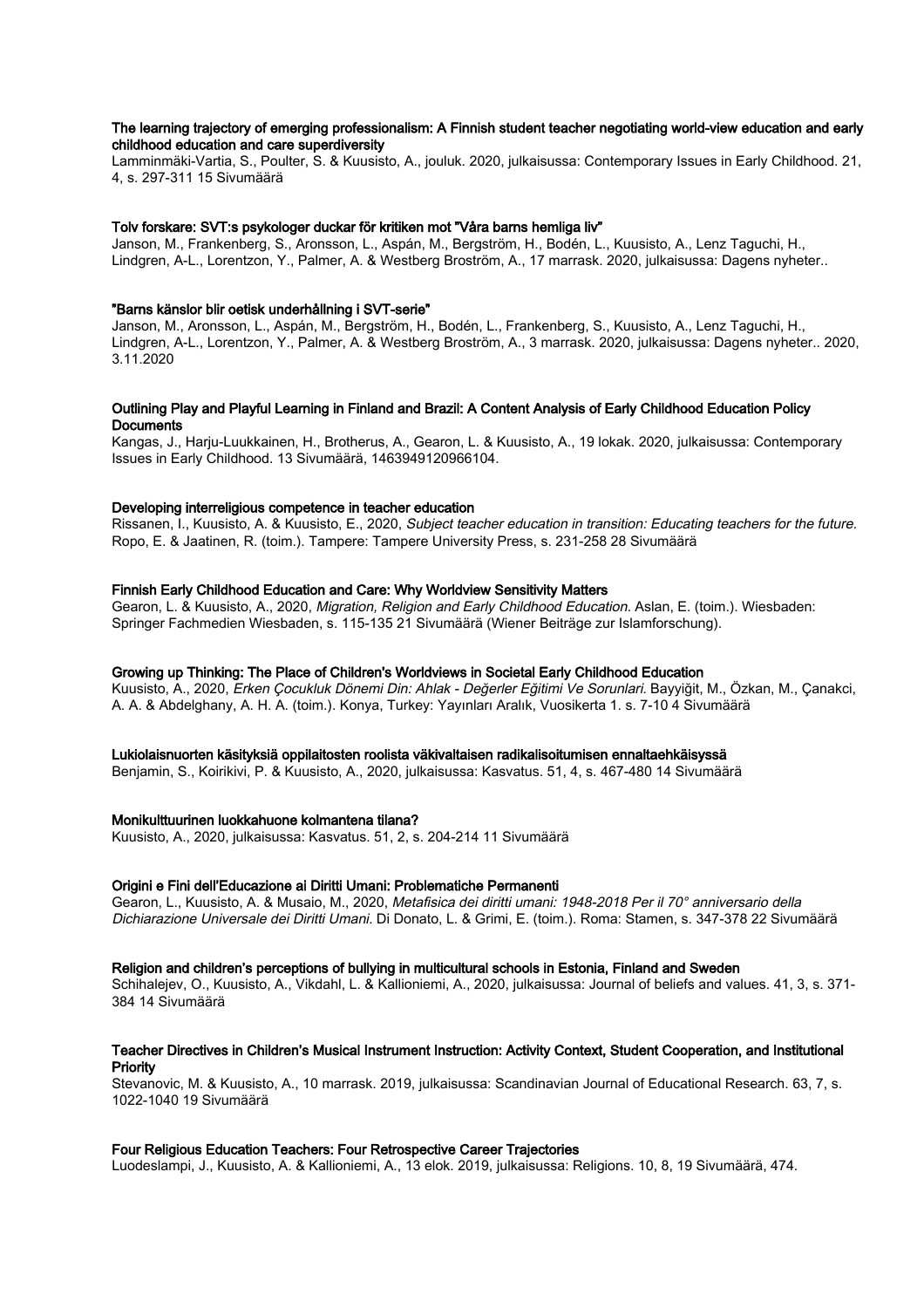## Why Teach about Religions? Perspectives from Finnish Professionals

Kuusisto, A. & Gearon, L., kesäk. 2019, julkaisussa: Religions. 10, 6, 16 Sivumäärä, 347.

#### Päiväkodissa katsomuskasvatus on kaikille lapsille yhteistä

Lamminmäki-Vartia, S. & Kuusisto, A., 14 toukok. 2019, julkaisussa: Teologia.fi. 2019, Teema 2

#### Lasten ja nuorten katsomusten tutkimisen eettisiä kysymyksiä

Benjamin, S., Niemi, P-M., Kuusisto, A. & Kallioniemi, A., toukok. 2019, Lasten ja nuorten tutkimuksen etiikka II: Tutkimuseettisestä sääntelystä elettyyn kohtaamiseen. Rutanen, N. & Vehkalahti, K. (toim.). Helsinki: Nuorisotutkimusseura Nuorisotutkimusverkosto, s. 135–152 18 Sivumäärä (Julkaisuja; nro 218).

# "Identiteettiään selvittämätön opettaja voi helposti mennä 'kirkon puolelle'": Ammatillisuuden ja uskonnollisen

vakaumuksen jännite 1960-1970 –lukujen taitteen uskonnonopettajien työuralla Luodeslampi, J. V. & Kuusisto, A., 2019, julkaisussa: Ainedidaktiikka. 3, 1, s. 43-62 20 Sivumäärä

#### Mångfald i uppväxtmiljön har inverkan på barnet

Kuusisto, A. & Poulter, S., 2019, Rötter ger vingar. Helsingfors: Fontana Media, s. 10-22 13 Sivumäärä

## Playing to learn in Finland: Early childhood curricular and operational contexts

Kangas, J., Harju-Luukkainen, H., Brotherus, A., Kuusisto, A. & Gearon, L., 2019, Policification of Early Childhood Education and Care: Early Childhood Education in the 21st Century Volume III. Garvis, S. & Phillipson, S. (toim.). Abingdon, Oxon: Routledge, s. 71-85 15 Sivumäärä (Evolving Families).

# Sanctifying the Sabbath, Closeting the Secular – Life Trajectories of Finnish Adventist Youth

Kuusisto, S. A. E. & Gearon, L., 2019, (Julkaisematon) julkaisussa: Young.

# The Origins and Ends of Human Rights Education: Enduring Problematics, 1948-2018

Gearon, L. F., Kuusisto, A. & Musaio, M., 2019, Metaphysics of Human Rights 1948-2018: On the Occasion of the 70th Anniversary of the UDHR. Di Donato, L. & Grimi, E. (toim.). Wilmington, Delaware: Vernon Press, s. 213-234 22 Sivumäärä

## 'They are not there really but one can see it anyhow'—Disenchantment in Young Children's Expressions of the **Supernatural**

Kuusisto, S. A. E. & Gearon, L., 2019, (Valmisteltavana) julkaisussa: Early Childhood Research Quarterly.

## Researching religious authority in education: Political theology, elites' theory and the double nexus

Gearon, L. & Kuusisto, A., maalisk. 2018, julkaisussa: Power and Education. 10, 1, s. 3-24 22 Sivumäärä

## Estonian and Finnish Pupils' Experiences of Religious Issues and Views on the Place of Religion in School

Kallioniemi, A. J. V., Schihalejev, O., Kuusisto, A. & Poulter, S., 2018, julkaisussa: Religion & Education. 45, 1, s. 73-88 16 Sivumäärä

## How and Why Education Counters Ideological Extremism in Finland

Niemi, P-M., Benjamin, S., Kuusisto, A. & Gearon, L., 2018, julkaisussa: Religions. 9, 12, 16 Sivumäärä, 420.

## Pupils' Perceptions of Worldview Diversity and Religious Education in the Finnish Comprehensive School [repr.]

Kavonius, M., Kuusisto, A. & Kallioniemi, A., 2018, Education about Religions and Worldviews: Promoting Intercultural and Interreligious Understanding in Secular Societies. Halahoff, A., Arweck, E. & Boisvert, D. L. (toim.). London: Routledge

# Theoretical and methodological perspectives to studying religious and cultural diversity in Finnish, Swedish and Estonian comprehensive school

Kuusisto, A., Straarup, J., Schihalejev, O., Kallioniemi, A. & Vikdahl, L., 2018, New international studies on religions and dialogue in education. Ubani, M. (toim.). Münster: Waxmann, s. 31-45 15 Sivumäärä (Research on Religious and Spiritual Education; nro 12).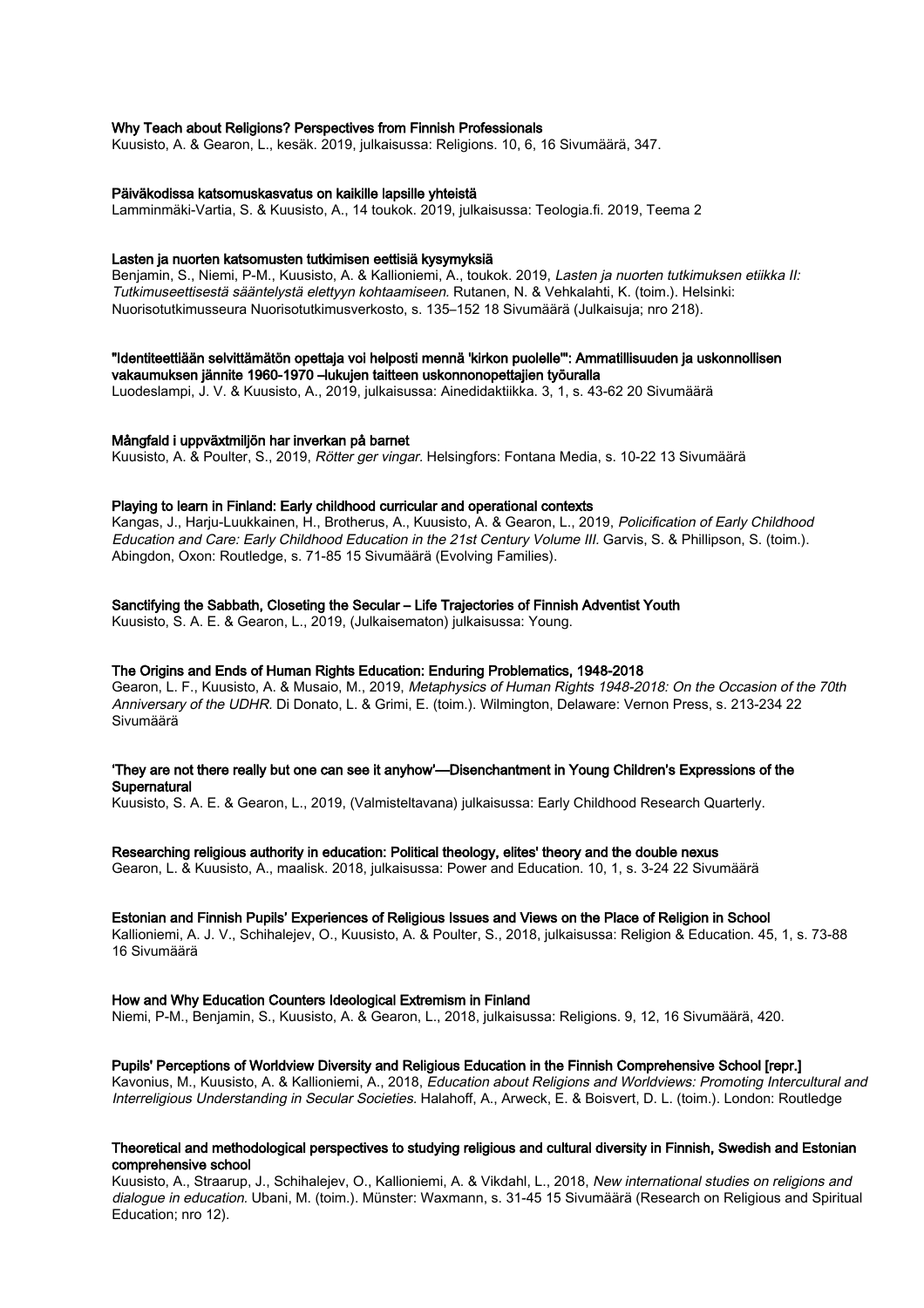#### Katsomuskasvatus kuuluu päiväkodissa kaikille

Poulter, S., Lamminmäki-Vartia, S. & Kuusisto, A., 23 lokak. 2017, julkaisussa: Helsingin Sanomat. s. B 13 1 Sivumäärä

#### Katsomuskasvatus on myös päiväkodin tehtävä

Poulter, S., Kuusisto, A. & Lamminmäki-Vartia, S., 17 lokak. 2017, julkaisussa: Aamulehti. 2017, 17.10.2017, 1 Sivumäärä

#### Finnish youth's views on religious and worldview membership and belonging

Kuusisto, A. & Kallioniemi, A., heinäk. 2017, julkaisussa: Journal of Religious Education. 64, 2, s. 87-99 13 Sivumäärä

## Examining Religious Education in Finland from a Human Rights Perspective

Poulter, S., Kuusisto, A., Malama, M. & Kallioniemi, A., 2017, Religion, Education and Human Rights: Theoretical and Empirical Perspecticves. Sjöborg, A. & Ziebertz, H-G. (toim.). Cham: Springer International Publishing AG, s. 49-61 (Religion and Human Rights; painos Volume 1).

#### Finnish Pupils' views on the place of religion in school

Kuusisto, A., Poulter, S. & Kallioniemi, A., 2017, julkaisussa: Religious Education. 112, 2, s. 110-122 13 Sivumäärä

#### **Introduction**

Kuusisto, A. & Gearon, L., 2017, Value Learning Trajectories: Theory, Method, Context. Kuusisto, A. & Gearon, L. (toim.). Münster: Waxmann, s. 7-9 3 Sivumäärä (Research on Religious and Spiritual Education; nro 10).

## Katsomustietoisuus varhaiskasvattajan ammatillisuuden ytimessä

Lamminmäki-Vartia, S. & Kuusisto, A., 2017, Varhaiskasvatus katsomusten keskellä. Haapsalo, T., Petäjä, H., Vuorelma-Glad, P., Sandén, M., Pulkkinen, H. & Tahvanainen, I. (toim.). Helsinki: Lasten Keskus, s. 130-161 32 Sivumäärä

#### Koulun katsomusaineiden opetus ja didaktiikka [Worldview Education Instruction and Didactics at School]

Kallioniemi, A., Kuusisto, A. & Ubani, M., 2017, Uudistuva uskonnon opetus [Renewing Religious Education Instruction]. Iivonen, P. & Paulanto, V. (toim.). Helsinki: Kirjapaja

#### Moniarvoinen varhaiskasvuympäristö lapsen katsomuksen peilinä

Kuusisto, A. & Poulter, S., 2017, Varhaiskasvatus katsomusten keskellä. Haapsalo, T., Petäjä, H., Vuorelma-Glad, P., Sandén, M., Pulkkinen, H. & Tahvanainen, I. (toim.). Helsinki: Lasten Keskus, s. 33-43 11 Sivumäärä

## Negotiating Perceptions on Worldview: Diversity in Finnish Early Childhood Education and Care

Kuusisto, A., 2017, Diversity and Social Justice in Early Childhood Education: Nordic Perspectives. Hellman, A. & Lauritsen, K. (toim.). Newcastle upon Tyne, UK: Cambridge Scholars Publishing, s. 11-29 19 Sivumäärä 1

#### On Context: Value Learning and Life Trajectories Research In Situ: Historical-Political Systems, Spectrums of Value, Biographical Positionings

Gearon, L. & Kuusisto, A., 2017, Value Learning Trajectories: Theory, Method, Context. Kuusisto, A. & Gearon, L. (toim.). Münster: Waxmann, s. 161-178 18 Sivumäärä (Research on Religious and Spiritual Education; nro 10).

#### On Method: Researching Value Learning and LifeTrajectories: Dialogue, Diversity and Inter-Disciplinarity

Kuusisto, A. & Gearon, L., 2017, Value Learning Trajectories: Theory, Method, Context. Kuusisto, A. & Gearon, L. (toim.). Münster: Waxmann, s. 99-115 18 Sivumäärä (Research on Religious and Spiritual Education; nro 10).

#### On Theory: Framing Value Learning in the Life Trajectory: Epistemology, Ethics, the Existential

Gearon, L. & Kuusisto, A., 2017, Value Learning Trajectories: Theory, Method, Context. Kuusisto, A. & Gearon, L. (toim.). Münster: Waxmann, s. 11-30 20 Sivumäärä (Research on Religious and Spiritual Education; nro 10).

#### Socio-political value tensions in teachers' career trajectories: Teaching Religious Education in the 1960s and 1970s Finland

Luodeslampi, J. & Kuusisto, A., 2017, Value Learning Trajectories: Theory, Method, Context. Kuusisto, A. & Gearon, L. (toim.). Münster: Waxmann, s. 239-256 19 Sivumäärä (Research on Religious and Spiritual Education; nro 10).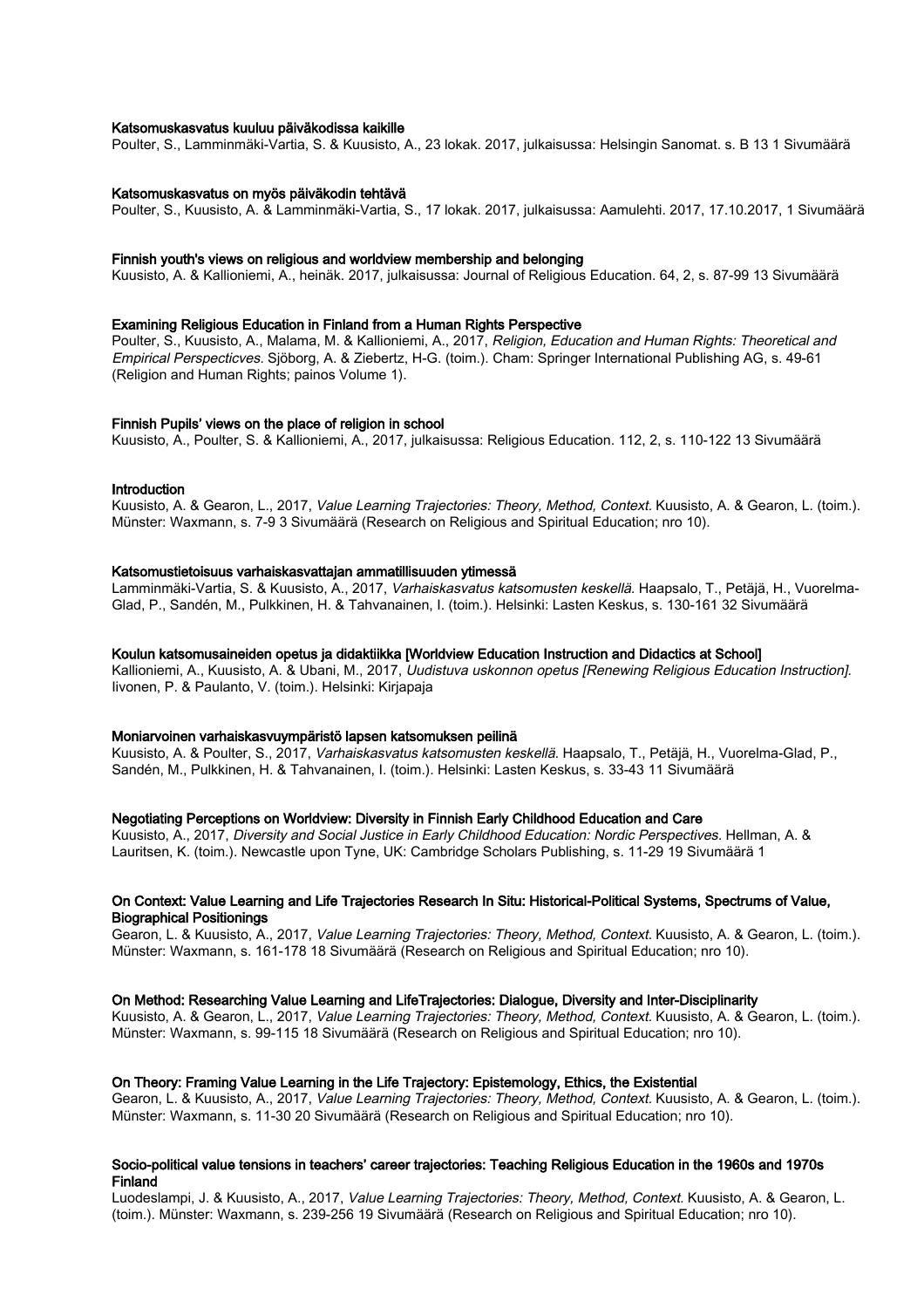## The Life Trajectory of the Finnish Religious Educator

Kuusisto, A. & Gearon, L., 2017, julkaisussa: Religion & Education. 44, 1, s. 39-53 15 Sivumäärä

## Value Learning Trajectories: Theory, Method, Context

Kuusisto, A. (toim.) & Gearon, L. (toim.), 2017, Münster: Waxmann. 260 Sivumäärä (Research on Religious and Spiritual Education; nro 10)

## Virolaisten ja suomalaisten nuorten käsityksiä uskonnonopetuksesta koulussa

Kallioniemi, A., Schihalejev, O., Poulter, S. & Kuusisto, A., 2017, julkaisussa: Teologinen Aikakauskirja. 122, 1, s. 34-46 13 Sivumäärä

## "It's uh, fine to move, even if you're the new girl all the time…" - Internationality as a default setting in life

Benjamin, S. & Kuusisto, A., 2017, Saija Benjamin: "People who don't live what we live, don't understand": Youths' experiences of hypermobility. Turku: Migration Institute of Finland, s. Attachment II, 1-18. 18 Sivumäärä

#### " On se ihan OK muuttaa... vaikka sä oletkin aina se uusi tyttö" Kansainvälisyys oletusasetuksena elämässä

Benjamin, S. & Kuusisto, A., lokak. 2016, Lapset ja nuoret muuttoliikkeessä: Nuorten elinolot -vuosikirja 2016. Kivijärvi, A. & Peltola, M. (toim.). Helsinki: Nuorisotutkimusverkosto/Nuorisotutimusseura, s. 79-90 12 Sivumäärä (Julkaisuja (Nuorisotutkimusseura); nro 184, Tiede)(Verkkojulkaisuja (Nuorisotutkimusseura); nro 105, Tiede).

## Developing teachers' intercultural sensitivity: Case study on a pilot course in Finnish teacher education

Rissanen, I., Kuusisto, E. & Kuusisto, A., lokak. 2016, julkaisussa: Teaching and Teacher Education. 59, s. 446-456 11 Sivumäärä

#### Pupils' views on Religious Education in pluralistic educational context [Special Issue reprint as a book / Routledge SPIBs]

Kuusisto, A. & Kallioniemi, A., maalisk. 2016, Contemporary Challenges for Religious and Spiritual Education. Kuusisto, A. & Lovat, T. (toim.). Routledge

## How is interreligious sensitivity related to Finnish pupils' religiousness profiles?

Kuusisto, E., Kuusisto, A. & Kallioniemi, A., 2 tammik. 2016, julkaisussa: British Journal of Religious Education. 38, 1, s. 64-82 19 Sivumäärä

## Opettajan yhteiskunnallinen rooli moninaistuvassa koulussa [Teacher's societal role in increasingly pluralistic school]

Kallioniemi, A., Honkasalo, V. & Kuusisto, A., tammik. 2016, Kansankynttilä keinulaudalla: Miten tulevaisuudessa opitaan ja opetetaan? [Teacher in the see-saw: Learning and teaching in the future] . Cantell, H. & Kallioniemi, A. (toim.). Jyväskylä: PS-kustannus, s. 109-125 17 Sivumäärä

#### Analytical and methodological considerations for the use of social categories in identity research

Benjamin, S. & Kuusisto, A., 2016, julkaisussa: International Journal of Bias, Identity and Diversities in Education. 1, 1, s. 13-27 15 Sivumäärä

#### Contemporary Challenges for Religious and Spiritual Education

Kuusisto, A. (toim.) & Lovat, T. (toim.), 2016, London: Routledge. 136 Sivumäärä

# Dialogiopetus lasten ja nuorten kanssa: Katsomusdialogin tasot päiväkodissa ja koulussa

Lamminmäki-Vartia, S. & Kuusisto, A., 2016, Dialogitaitaja. Ikonen, E. & Vainio, S. (toim.). Järvenpää: Kirkkopalvelut, s. 14-16 3 Sivumäärä

## Editorial: Identities, worldviews and religious education: theoretical and empirical perspectives

Goldburg, P., Lovat, T., Kuusisto, A., Kuusisto, E., von Brömssen, K. & Riegel, U., 2016, julkaisussa: Journal of Religious Education. 64, 2, s. 73-74 2 Sivumäärä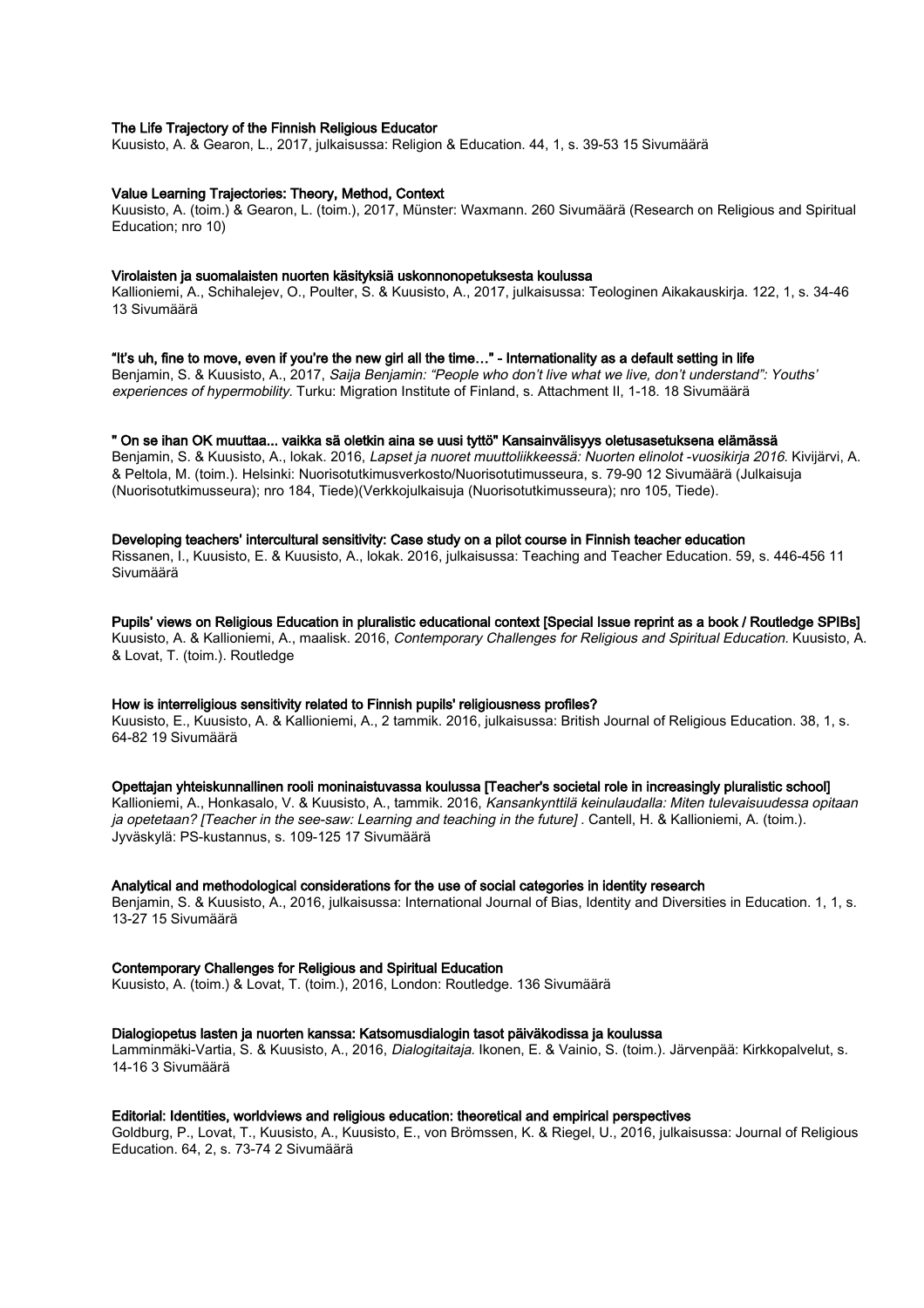#### Introduction

Kuusisto, A. & Lovat, T., 2016, Contemporary Challenges for Religious and Spiritual Education. Kuusisto, A. & Lovat, T. (toim.). Routledge

## Journal of Religious Education Volume 64, Issue 2, July 2016: Special issue on "Identities, worldviews and religious education: theoretical and empirical perspectives"

Lovat, T. (toim.), Kuusisto, A. (toim.), Kuusisto, E. (toim.), von Brömssen, K. (toim.) & Riegel, U. (toim.), 2016, Singapore: Springer. 69 Sivumäärä (Journal of Religious Education; painos 64, nro 2)

#### Katsomusdialogin kysymyksiä varhaiskasvatuksessa

Lamminmäki-Vartia, S. & Kuusisto, A., 2016, Dialogitaitaja. Ikonen, E. & Vainio, S. (toim.). Järvenpää: Kirkkopalvelut, s. 17 1 Sivumäärä

## Thinking multicultural education 'otherwise' – From a secularist construction towards a plurality of epistemologies and worldviews

Poulter, S., Riitaoja, A-L. & Kuusisto, A., 2016, julkaisussa: Globalisation, societies and education. 14, 1, s. 68-86 19 Sivumäärä

## Pupils' Perceptions of Worldview Diversity and Religious Education in the Finnish Comprehensive School

Kavonius, M., Kuusisto, A. & Kallioniemi, A., toukok. 2015, julkaisussa: Journal of Intercultural Studies : an international journal. 36, 3, s. 320-337 18 Sivumäärä

## Editorial notes

Lovat, T., Kuusisto, A., Kuusisto, E., von Brömssen, K. & Riegel, U., 2015, julkaisussa: Journal of Religious Education. 63 , 2-3, s. 49-50 2 Sivumäärä

## Finnish Perspectives on Supporting Interreligious and Intercultural Sensitivities in Kindergarten Teacher Education

Kuusisto, A., Kuusisto, E., Rissanen, I. & Lamminmäki-Vartia, S., 2015, Kulturell und religiös sensibel? Interreligiöse und Interkulturelle Kompetenz in der Ausbildung für den Elementarbereich. Schweitzer, F. & Biesinger, A. (toim.). Münster: Waxmann, s. 143-160 18 Sivumäärä (Interreligiöse und Interkulturelle Bildung im Kindesalter; nro Bd. 5).

#### Finnish teachers' and students' intercultural sensitivity

Kuusisto, E., Kuusisto, A., Rissanen, I., Holm, K. & Tirri, K., 2015, julkaisussa: Journal of Religious Education. 63, 2, s. 65- 77 13 Sivumäärä

## Identity is experience—my experience is where I'm from'. Towards a wider understanding of worldview pluralism in educational settings

Benjamin, S. & Kuusisto, A., 2015, julkaisussa: Journal of Religious Education. 63, 2-3, s. 51-64 14 Sivumäärä

# Journal of Religious Education: Special issue 1 on "Identities, worldviews and religious education: Theoretical and empirical perspectives"

Lovat, T. (toim.), Kuusisto, A. (toim.), Kuusisto, E. (toim.), von Brömssen, K. (toim.) & Riegel, U. (toim.), 2015, Singapore: Springer Singapore. (Journal of Religious Education; painos 63, nro 2)

#### Koulun juhlat oppimistilanteina - esimerkkinä videoaineisto joulunäytelmän harjoitusprosessista

Niemi, P-M. & Kuusisto, A., 2015, Visuaaliset menetelmät lapsuuden- ja nuorisotutkimuksessa. Mustola, M., Mykkänen, J., Böök, M. L. & Kärjä, A-V. (toim.). Helsinki: Nuorisotutkimusseura Nuorisotutkimusverkosto, s. 55-65 11 Sivumäärä (Julkaisuja / Nuorisotutkimusverkosto/Nuorisotutkimusseura. Tiede; nro 170).

#### Päiväkodin johtaja katsomussensitiivistä varhaiskasvatusyhteisöä rakentamassa

Lamminmäki-Vartia, S. & Kuusisto, A., 2015, Uskonto lapsuuden kulttuureissa. Ubani, M., Poulter, S. & Kallioniemi, A. (toim.). Helsinki: Lasten Keskus, s. 127-176 50 Sivumäärä

#### Religion education in Scandinavian countries and Finland – Perspectives to present situation

Poulter, S., Kuusisto, A. & Kallioniemi, A., 2015, julkaisussa: Religionspädagogische Beiträge . 2015, 73, s. 113-123 11 Sivumäärä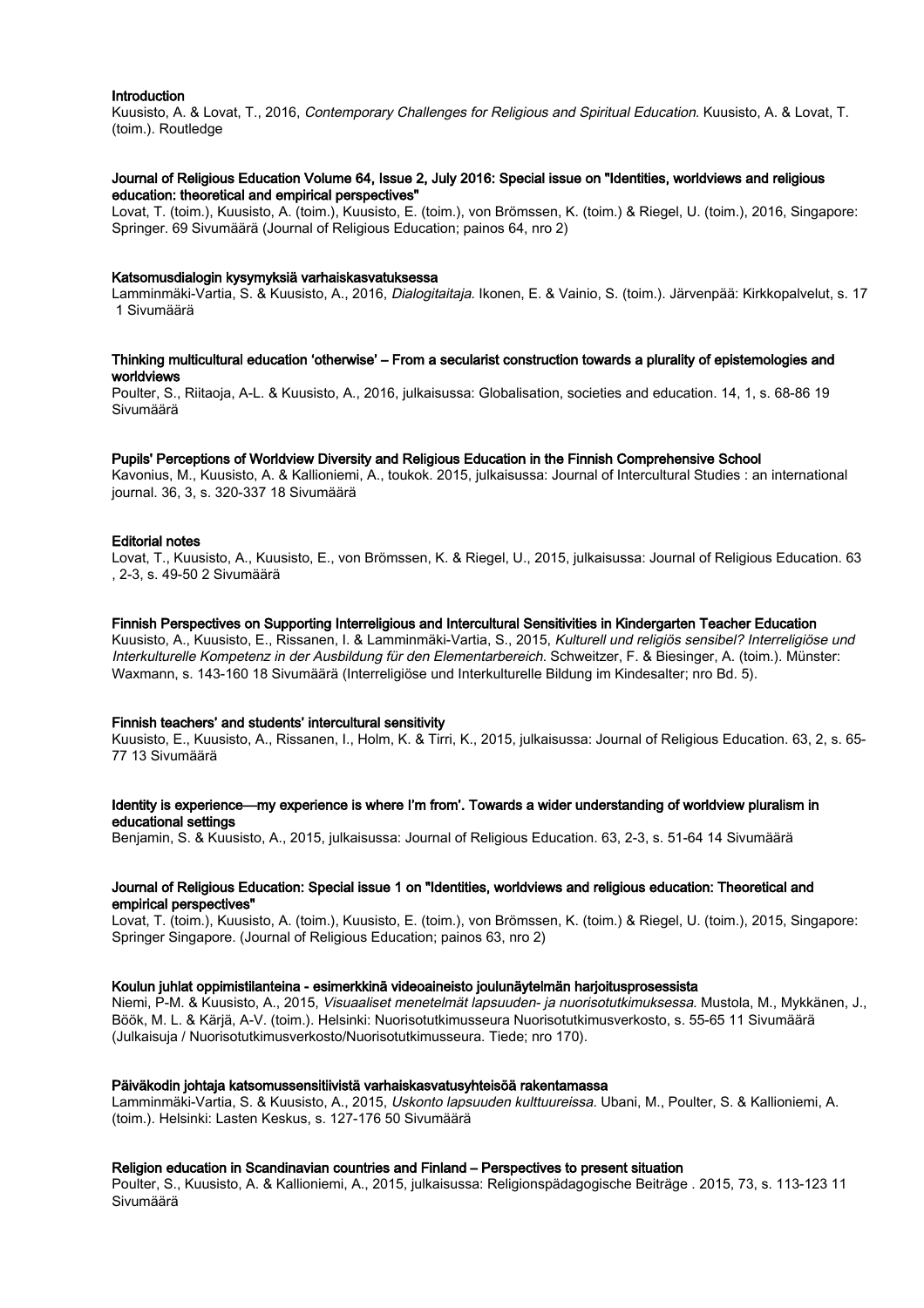# Religious Education and Tolerance in the Changing Finnish Society

Kavonius, M., Kuusisto, A. & Kallioniemi, A., 2015, julkaisussa: Religious Education Journal of Australia. 31, 1, s. 18-24 7 Sivumäärä

#### 'Toisin silmin': Lapsi ja monikatsomuksellisten kasvatuskulttuurien rakentuminen varhaiskasvatuksessa

Poulter, S., Riitaoja, A-L. & Kuusisto, A., 2015, Uskonto lapsuuden kulttuureissa. Ubani, M., Poulter, S. & Kallioniemi, A. (toim.). Helsinki: Lasten Keskus, s. 95-126 32 Sivumäärä

#### Discussing school celebrations from an intercultural perspective - a study in the Finnish context

Niemi, P-M., Kuusisto, A. & Kallioniemi, A., 2014, julkaisussa: Intercultural Education. 25, 4, s. 255-268 14 Sivumäärä

#### Gender Variance in Interreligious Sensitivity among Finnish Pupils

Kuusisto, A., Kuusisto, E., Holm, K. & Tirri, K., 2014, julkaisussa: International Journal of Children's Spirituality. 19, 1, s. 25-44 20 Sivumäärä

#### Journal of Beliefs & Values volume 35, Issue 2, 2014: Special Issue: Contemporary Challenges for Religious and Spiritual **Education**

Kuusisto, A. & Lovat, T., 2014, Routledge. 133 Sivumäärä (Journal of Beliefs & Values; painos 35, nro 2)

#### Monikulttuurinen työyhteisö suomalaisen varhaiskasvatuksen kentällä

Kuusisto, A., Kallioniemi, A. & Matilainen, M., 2014, julkaisussa: Kasvatus. 45, 2, s. 113–126 14 Sivumäärä

## Pupils' views on religious education in pluralistic educational context

Kuusisto, A. & Kallioniemi, A., 2014, julkaisussa: Journal of beliefs and values. 35, 2, s. 155-164 10 Sivumäärä

## "Feet sturdily on the ground but thoughts in heaven" – Religious socialization goals of parents in families affiliated with a religious minority

Kuusisto, A., 2013, julkaisussa: Journal of Religious Education. 61, 3, s. 30-42 13 Sivumäärä

#### Examining Researcher's Position through its Interaction with Methodological and Ethical Particularities of Religion and Gender

Rantala, T. & Kuusisto, A., 2013, Interaction in Educational Domains. Tirri, K. & Kuusisto, E. (toim.). Rotterdam: Sense publishers, s. 63-73 11 Sivumäärä

#### Kasvatus & vuorovaikutus: abstraktit = Pedagogik & interaktion: abstrakt = Education & interaction: abstracts:

Kasvatustieteen päivät 2012 = Pedagogikdagarna 2012 = FERA Conference on Education 2012

Kuusisto, A. (toim.) & Ketonen, E. (toim.), 2012, Helsinki: Helsingin yliopisto. 308 Sivumäärä

## Lukijalle - Förord \_ Editorial

Kuusisto, A. & Tirri, K., 2012, Kasvatus & vuorovaikutus / Pedagogik & interaktion / Education & interaction: Abstraktit / Abstrakt / Abstracts: FERA Conference on Education. Kuusisto, A. & Ketonen, E. (toim.). Helsinki: Helsingin yliopisto, s. 3- 4 2 Sivumäärä

# Moral Foundation of the Kindergarten Teacher's Educational Approach: Self-Reflection Facilitated Educator Response to Pluralism in Educational Context

Kuusisto, A. & Lamminmäki-Vartia, S., 2012, julkaisussa: Education Research International. 2012, Article ID 303565, s. 1- 13 13 Sivumäärä

#### Monikulttuurisuus varhaiskasvatuksessa

Kuusisto, A., jouluk. 2011, julkaisussa: Kliininen. 2011, 2

Growing up in Affiliation with a Religious Community: A Case Study of Seventh-Day Adventist Youth in Finland Kuusisto, A., 2011, Münster: Waxmann. 174 Sivumäärä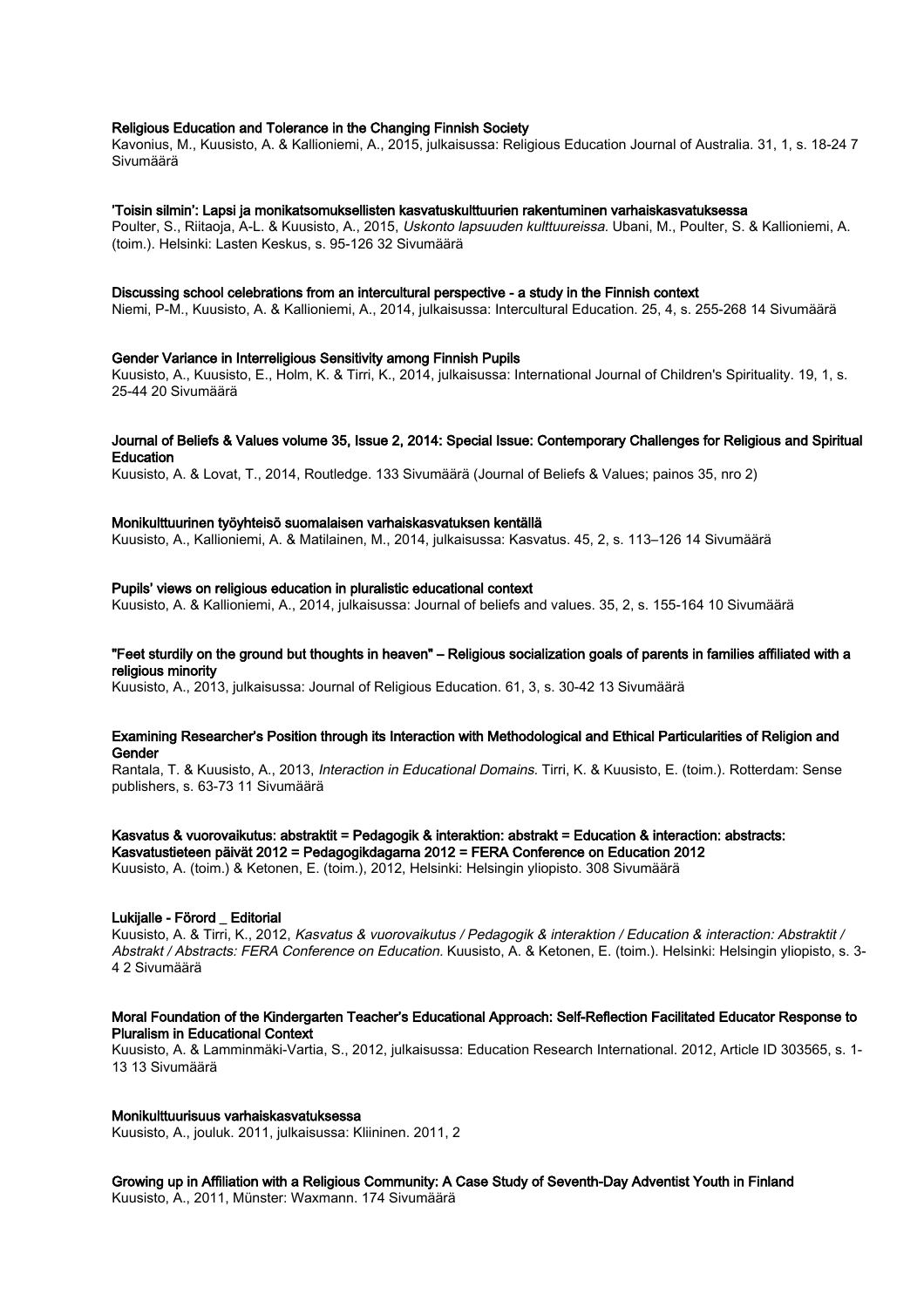# Worldviews in a Multi-Faith Day Care Context: Remarks Based on Empirical Research in Finland

Kuusisto, A., 2011, Interreligiöse und Interkulturelle Bildung in der Kita: Eine Repräsentativbefragung von Erzieherinnen in Deutschland – interdisziplinäre, interreligiöse und internationale Perspektiven. Schweitzer, F., Edelbrock, A. & Biesinger, A. (toim.). Münster: Waxmann, (Interreligiöse und Interkulturelle Bildung im Kindesalter; nro 3).

#### Yhteisöllisyyden ja yksilöllisyyden moniuloitteisesta suhteesta uskonnollisen vähemmistön ja laajemman yhteiskunnan kontaktipinnoilla

Kuusisto, A., 2011, julkaisussa: Didacta Varia. 16, 2, s. 58-62 5 Sivumäärä

#### Katsomusten kohtaaminen päiväkodissa: Kohti uskontosensitiivistä kasvatusotetta

Kuusisto, A. & Lamminmäki-Vartia, S., 2010, Kokonaisvaltainen kasvatus, lapsi ja uskonto. Ubani, M., Kallioniemi, A. & Luodeslampi, J. (toim.). Helsinki: Lasten Keskus

## Kulttuurinen, kielellinen ja katsomuksellinen monimuotoisuus päiväkodissa: Haasteita ja mahdollisuuksia

Kuusisto, A., 2010, Helsinki: Helsingin kaupunki, sosiaalivirasto. 130 Sivumäärä (Tutkimuksia / Helsingin kaupungin sosiaalivirasto; nro 2010/3)

## Moniuskontoinen päiväkoti: Ongelma vai voimavara?

Kuusisto, A. & Lamminmäki-Vartia, S., 2010, "Väkivallalla et tahdo hallita": Puheenvuoroja lapsiin kohdistuvasta väkivallasta uskontonäkökulmasta. Helsinki: Kirkkohallitus, s. 99–118 19 Sivumäärä (Suomen ev.lut. kirkon kirkkohallituksen julkaisuja ; nro 2010:9).

# Social networks and identity negotiations of religious minority youth in diverse social contexts

Kuusisto, A., 2010, julkaisussa: Ethnic and Racial Studies. 33, 5, s. 779-796 18 Sivumäärä

Worldviews and Multicultural Education in the Finnish Context: A Critical Philosophical Approach to Theory and Practices Riitaoja, A-L., Poulter, S. & Kuusisto, A., 2010, julkaisussa: Finnish Journal of Ethnicity and Migration. 5, 3, s. 87-95 9 Sivumäärä

## Growing up within a religious community: a case study of Finnish adventist youth

Kuusisto, A., 2009, julkaisussa: JET. Journal of Empirical Theology. 22, 1, s. 47-69 23 Sivumäärä

# Homma hanskassa! päiväkodin monimuotoisuus rikkautena

Kuusisto, A., 2009, [Helsinki]: MUCCA. 26 Sivumäärä (Oppaita ja työkirjoja / Helsingin kaupungin sosiaalivirasto; nro 2009:3)

#### Religious identity based social networks as facilitators of teenagers' social capital: a case study on Adventist families in Finland

Kuusisto, A., 2007, Youth and social capital. Helve, H. & Bynner, J. (toim.). London: Tufnell Press, s. 87-102 16 Sivumäärä

#### Young people's religious minority identity and commitment: case study among Adventist youth in Finland

Kuusisto, A., 2006, Nordic perspectives on religion, spirituality and identity: Yearbook 2006 of the Department of Practical Theology. Tirri, K. (toim.). Helsinki: Helsingin yliopisto, Käytännöllisen teologian laitos, s. 131-145 15 Sivumäärä (Käytännöllisen teologian laitoksen julkaisuja = Publications of the Department of Practical Theology).

# Adventist schools in the Finnish educational system

Kuusisto, A., 2005, BIP - analysis of educational policies in a comparative educational perspective: [proceedings of BIP Intensive Programme 2005 in Antalya, Turkey] / S. Kiefer, J. Michalak, A. Sabanci, K. Winter (Ed.). Vuosikerta 36. s. 130- 137 8 Sivumäärä

#### Arvojen välittyminen uskonnollisessa kotikasvatuksessa - kokemuksia kodin uskonnollisesta sosialisaatiosta

Kuusisto, A., 2005, Uskontokasvatus monikulttuurisessa maailmassa. Helsinki: Kirjapaja, s. 125-138 14 Sivumäärä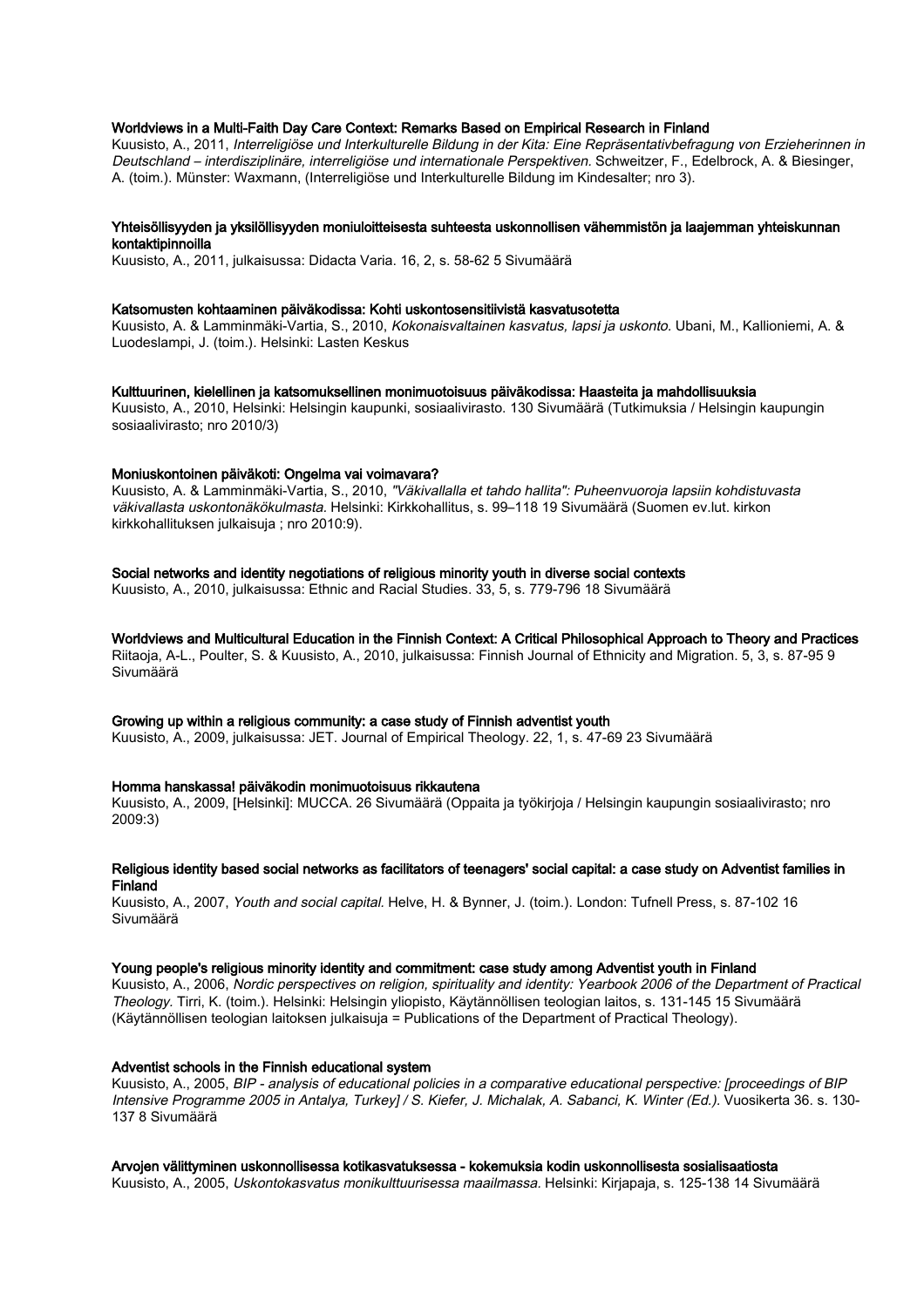## How does school social context affect religious minority identity? exploratory study on Adventist young people in Finland

Kuusisto, A., 2005, Analysis of educational policies in a comparative perspective: EUDORA Summer School 2004. S. K. T. P. (toim.). Linz: Pädagogische Hochschule des Bundes OÖ, Universitätsverlag Rudolf Trauner, s. 73-87 15 Sivumäärä (Schriften der Pädagogischen Akademie des Bundes in Oberösterreich; painos 30).

#### Methodological issues and challenges in studying young people's religious identity

Kuusisto, A., 2005, Mixed methods in youth research. H. H. (toim.). Helsinki: Nuorisotutkimusseura ry, s. 197-212 16 Sivumäärä (Julkaisuja / Nuorisotutkimusverkosto & Nuorisotutkimusseura).

#### Nuoret ja sosiaalinen pääoma: käsitteiden monimerkityksellisyys

Helve, H., Honkasalo, V., Kuusisto, A., Louhivuori, L. & Kokkonen, J., 2005, Sosiaalisen pääoman kentät. P. J. (toim.). Jyväskylä: Minerva, s. 196-211 16 Sivumäärä

## Transmitting Religious Values in Adventist Home Education

Kuusisto, A., 2003, julkaisussa: Journal of beliefs and values. 24 , 3, s. 283-293 11 Sivumäärä

# Projektit

## Encountering Diversity in Education EDEN

Kuusisto, A. & Kallioniemi, A. 01/09/2011 → 31/12/2016

## GROWING UP RADICAL? THE ROLE OF EDUCATIONAL INSTITUTIONS IN GUIDING YOUNG PEOPLE'S WORLDVIEW CONSTRUCTION

Kuusisto, A., Benjamin, S. & Koirikivi (née Niemi), P.  $01/09/2018 \rightarrow 31/08/2022$ 

#### Multucultural Children and Adults in Day Care MUCCA

Kuusisto, A.  $01/09/2008 \rightarrow 31/12/2016$ 

#### Nature or Nurture? Technology Assisted Multi-Method Autobiographical Approach to Value Learning during Transition to **School**

Kuusisto, A. 01/09/2016 → 31/08/2019

# Religion in Education. A contribution to Dialogue or a factor of Conflict in transforming societies of European Countries

Kavonius, M., Kallioniemi, A., Ubani, M., Kuusisto, A. & Malama (former Matilainen), M. 03/09/2012 → 31/01/2016

# Aktiviteetit

Haastetun oppiaineen puolustajat : uskonnonopettajana peruskoulun syntyvaiheessa Arto Kallioniemi (Ohjaaja), Arniika Kuusisto (Ohjaaja) & Martin Ubani (Ohjaaja) 2021

Young People's Perceptions of the Significance of Worldview Education in the Changing Finnish Society Arto Kallioniemi (Ohjaaja), Martin Ubani (Ohjaaja) & Arniika Kuusisto (Ohjaaja) 2021

# Ainedidaktiikan symposium 2020

Arto Kallioniemi (Osallistuja), Mikkonen Juulia (Osallistuja) & Arniika Kuusisto (Osallistuja) 7 helmik. 2020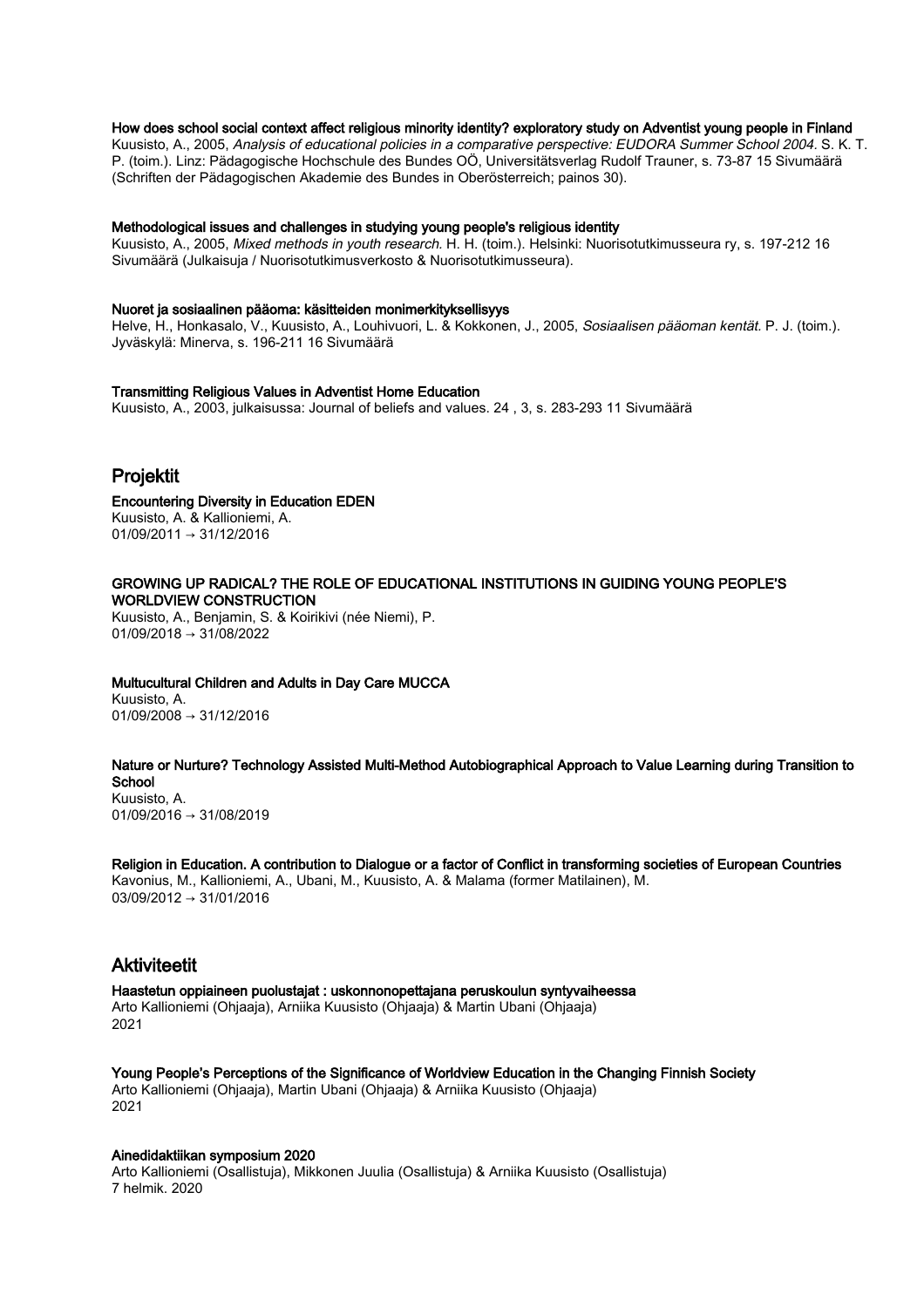# Growing up radical? Supporting Children's and Young People's Worldview Construction in Societal Education

Arniika Kuusisto (Puhuja) 29 tammik. 2020

#### Identities and Resilience in Times of Enhanced Nationalisms:Perspectives from Finland and the UK

Liam Gearon (Järjestäjätoimikunnan puheenjohtaja), Saija Benjamin (Järjestäjätoimikunnan jäsen), Pia Koirikivi (née Niemi) (Järjestäjätoimikunnan jäsen), Arniika Kuusisto (Järjestäjätoimikunnan jäsen) & Arto Kallioniemi (Puhuja: esitelmän pitäjä) 25 lokak. 2019

Nordic Conference of Religious Education, 2019

Arniika Kuusisto (Puhuja: esitelmän pitäjä), Saila Poulter (Osallistuja) & Heidi Harju-Luukkainen (Puhuja: esitelmän pitäjä) 12 kesäk. 2019

Opponent for Anna Juntunen's PhD thesis: '"Minä uskon hyvään elämään." Nuoret ja elämänkulussa rakentuva toimijuus' (Theology)

Arniika Kuusisto (Vastaväittäjä) 18 tammik. 2019

Opponent for Marja Syrjämäki's PhD thesis 'Leikkien, havainnoiden, kannatellen : Vertaisvuorovaikutusta vahvistavaa pedagogiikkaa varhaiserityiskasvatuksen toimintaympäristössä' (Early Childhood Special Education) Arniika Kuusisto (Vastaväittäjä) 2019

Opponent for Paula Nissilä's PhD thesis 'Körttinuoret ja herättäjäjuhlat festivaalina' (Sociology) Arniika Kuusisto (Vastaväittäjä)

2019

Department of Education, University of Oxford, www.education.ox.ac.uk Arniika Kuusisto (Vieraileva tutkija)

26 marrask. 2017 → 1 jouluk. 2017

Department of Education, University of Oxford, www.education.ox.ac.uk

Arniika Kuusisto (Vieraileva tutkija) 24 lokak. 2017 → 29 lokak. 2017

Book launch for Value Learning Trajectories: Theory, Method, Context (Waxmann, 2017) edited by A Kuusisto & L Gearon Arniika Kuusisto (Järjestäjätoimikunnan puheenjohtaja) & Liam Gearon (Järjestäjätoimikunnan jäsen) 1 syysk. 2017

Invited Symposium: The Moral Dimension of Religious Education Liam Gearon (Puhuja) & Arniika Kuusisto (Puhuja)

1 syysk. 2017

# University of Oxford, Department of Education

Arniika Kuusisto (Vieraileva tutkija) 1 toukok. 2017 → 30 huhtik. 2019

# PhD Supervisor for Benjamin, Saija: "People who don't live what we live, don't understand": Youths' experiences of hypermobility

Arniika Kuusisto (Ohjaaja), Fred Dervin (Ohjaaja) & Arto Kallioniemi (Ohjaaja) 2017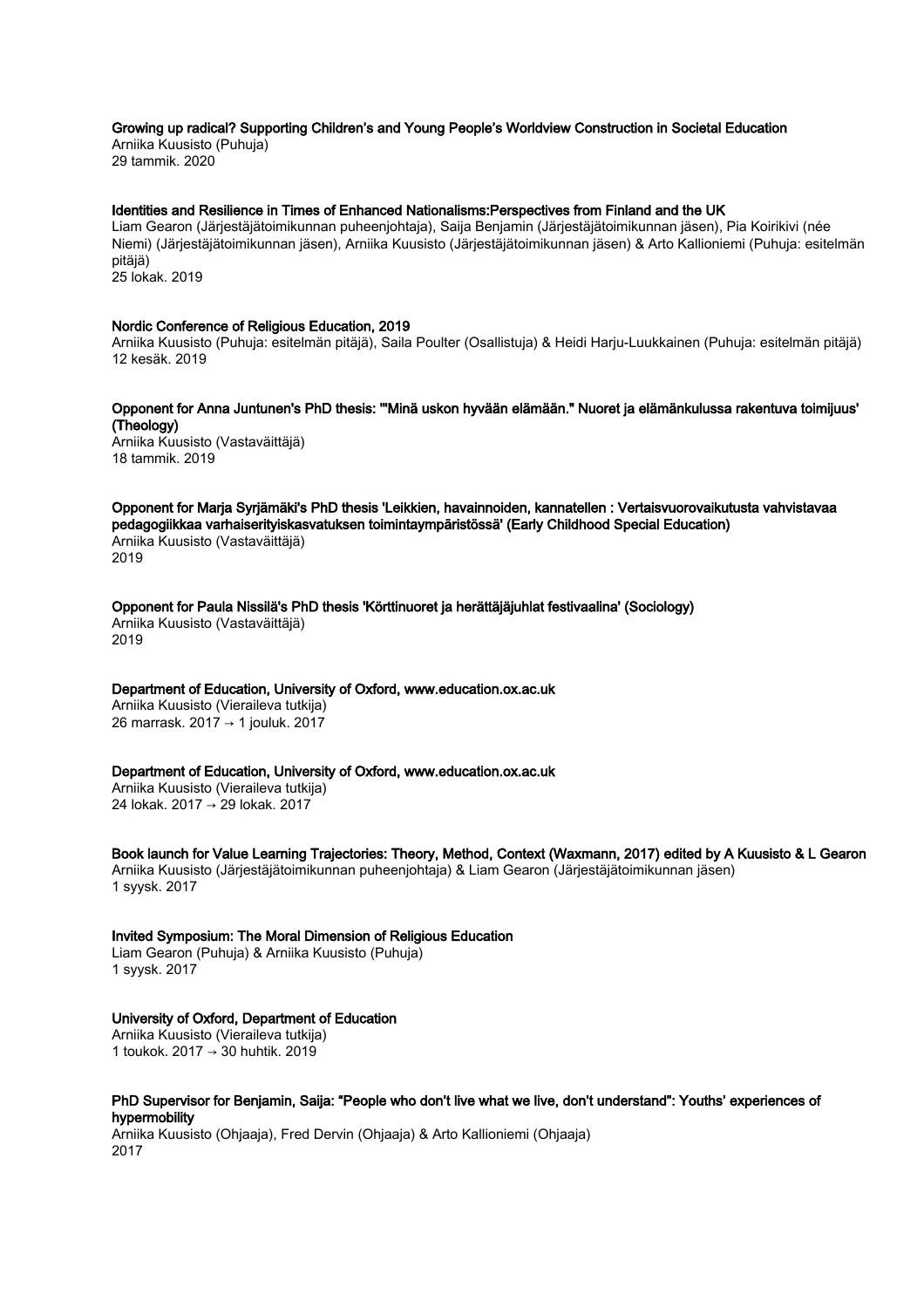PhD Supervisor for Eija Pehkonen: "Maahanmuuttajataustaisten naisten koulutuksen kontekstissa rakentuvat identiteetit ja oppimisprosessit"

Arto Kallioniemi (Ohjaaja) & Arniika Kuusisto (Ohjaaja) 2017

"People who don't live what we live, don't understand" : Youths' experiences of hypermobility

Arto Kallioniemi (Ohjaaja) & Arniika Kuusisto (Ohjaaja) 2017

# Routledge (Kustantaja)

Arniika Kuusisto (Arvioitsija (reviewer)) jouluk. 2016

Routledge (Kustantaja) Arniika Kuusisto (Arvioitsija (reviewer)) marrask. 2016 → jouluk. 2016

# University of Warwick

Arniika Kuusisto (Vieraileva tutkija) syysk. 2016 → elok. 2017

Case study on two autobiographical accounts of personal value learning trajectories among Finnish Adventist youth

Arniika Kuusisto (Puhuja) 31 heinäk. 2016 → 5 elok. 2016

External Examiner for Amera Seifu's PhD Thesis: "Student teachers' reflective learning practices within secondary school teacher education curriculum implementation processes at Bahir Dar University", Addis Abeba University (Curriculum studies / Didactics and Teacher Education) Arniika Kuusisto (Vastaväittäjä)

4 heinäk. 2016 → …

External Examiner for M Diedericks' PhD Thesis "Guidelines for the development of religious tolerance praxis in monoreligious education institutions", North-West University, South Africa Arniika Kuusisto (Vastaväittäjä)

helmik. 2016

# Religious Education in the Mirror of a Life Trajectory

Arniika Kuusisto (Puhuja: esitelmän pitäjä) helmik. 2016 → …

EDUCA 2016 Arniika Kuusisto (New classification) 29 tammik. 2016

Creating A Sense of Membership in Basic Education: The contributions of Schoolwide Events

Arto Kallioniemi (Ohjaaja) & Arniika Kuusisto (Ohjaaja) 2016

PhD Supervisor for Niemi, Pia-Maria: "Creating A Sense of Membership in Basic Education: The contribution of Schoolwide Events"

Arto Kallioniemi (Ohjaaja), Arniika Kuusisto (Ohjaaja) & Fred Dervin (Ohjaaja) 2016

Unknown Person Arniika Kuusisto (Isäntä) 9 marrask. 2015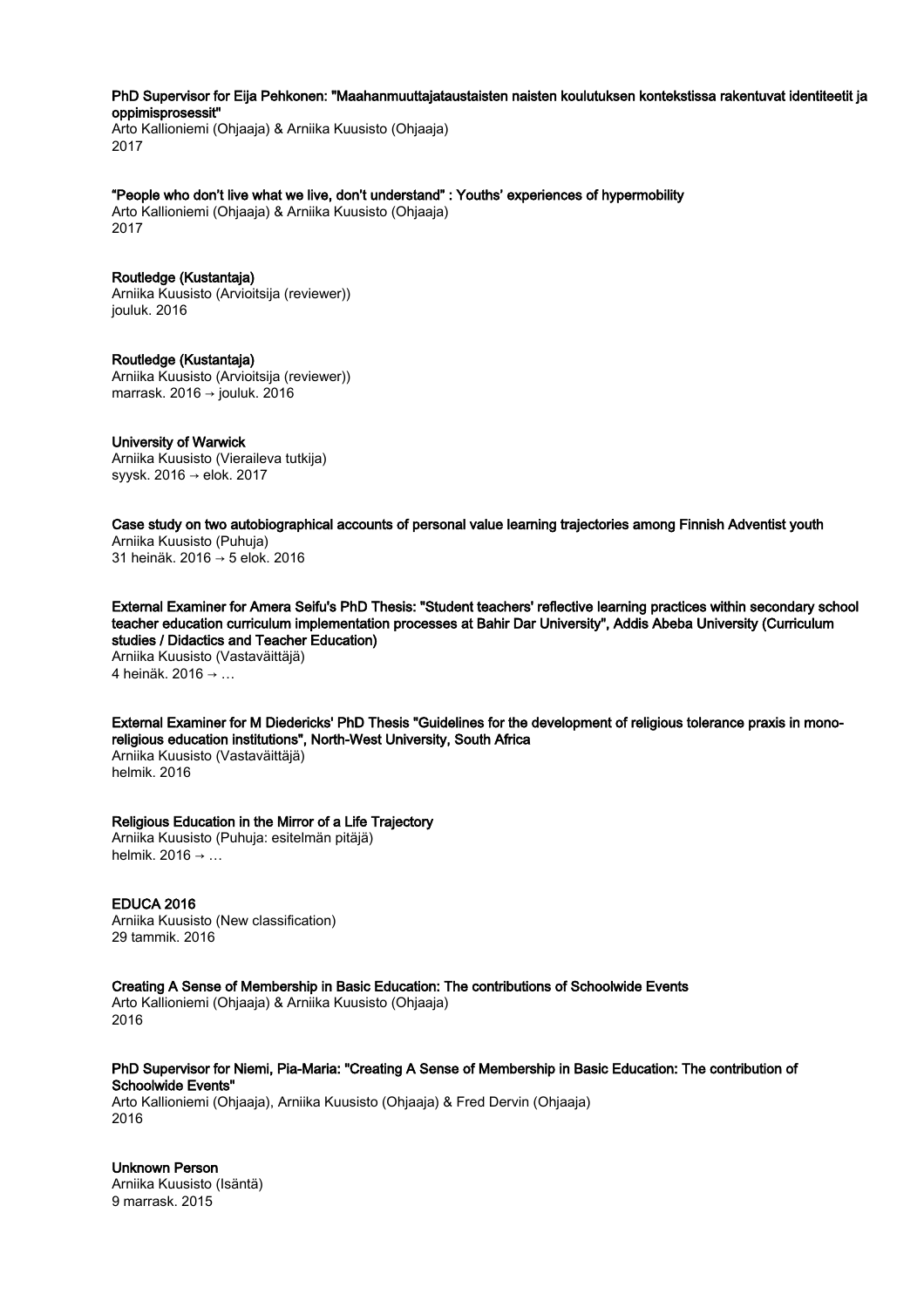# Nyt on leikki lähellä! Kolme näkökulmaa aikuisen roolista leikissä [It's time to play! Three perspectives to adult role in children's play]

Arniika Kuusisto (Puhuja: pääpuhuja (keynote)) 30 lokak. 2015

## Reviewer / Pre-Examiner of the PhD Thesis submitted for the degree Doctor Philosophiae in Philosophy of Education of the North-West University, South Africa

Arniika Kuusisto (Esitarkastaja) lokak. 2015 → jouluk. 2015

# Central Queensland University (CQU)

Arniika Kuusisto (Vieraileva tutkija) 10 huhtik. 2015 → 12 toukok. 2015

# University of Warwick

Arniika Kuusisto (Vieraileva tutkija) 5 tammik. 2015 → 13 helmik. 2015

# Inclusionary practices in a Finnish pre-primary school context

Arto Kallioniemi (Ohjaaja) & Arniika Kuusisto (Ohjaaja) 2015

PhD Supervisor for Kärki, Ilari (2015) Uusliberalismia vai ei? Suomalaista perusopetusta koskevien koulutuspoliittisten kasvatus- ja opetustavoitteiden arvot vuosina 1994–2012 Shalom Schwartzin arvoteorian valossa [Values of educational policy documents guiding Finnish basic education 1994-2012 in the light of Shalom Schwartz's value theory], University of Helsinki, Faculty of Behavioural Sciences, Department of Teacher Education, 376. Helsinki: Unigrafia. Arto Kallioniemi (Ohjaaja) & Arniika Kuusisto (Ohjaaja) 2015

PhD Supervisor for Niemelä, Reko (2015) Inclusionary practices in a Finnish pre-primary school context. University of Helsinki, Faculty of Behavioural Sciences, Department of Teacher Education, 365. Helsinki: Unigrafia. Arto Kallioniemi (Ohjaaja) & Arniika Kuusisto (Ohjaaja) 2015

Uusliberalismia vai ei? : suomalaista perusopetusta koskevien koulutuspoliittisten kasvatus- ja opetustavoitteiden arvot vuosina 1994-2012 Shalom Schwartzin arvoteorian valossa Arto Kallioniemi (Ohjaaja) & Arniika Kuusisto (Ohjaaja)

2015

Interreligiöse und interkulturelle Kompetenz in der Ausbildung für den Elementarbereich: Interdisziplinär- internationales **Symposion** 

Arniika Kuusisto (Puhuja: pääpuhuja (keynote)) 18 syysk. 2014 → 19 syysk. 2014

# EARLI SIG 19: Religious and Spiritual Education 2014 conference

Arniika Kuusisto (Järjestäjätoimikunnan puheenjohtaja) elok. 2014

# Södertörn University (+Uppsala University)

Arniika Kuusisto (Vieraileva tutkija) jouluk.  $2013 \rightarrow \ldots$ 

# EARLI 2013 Conference

Arniika Kuusisto (Osallistuja) elok. 2013 → …